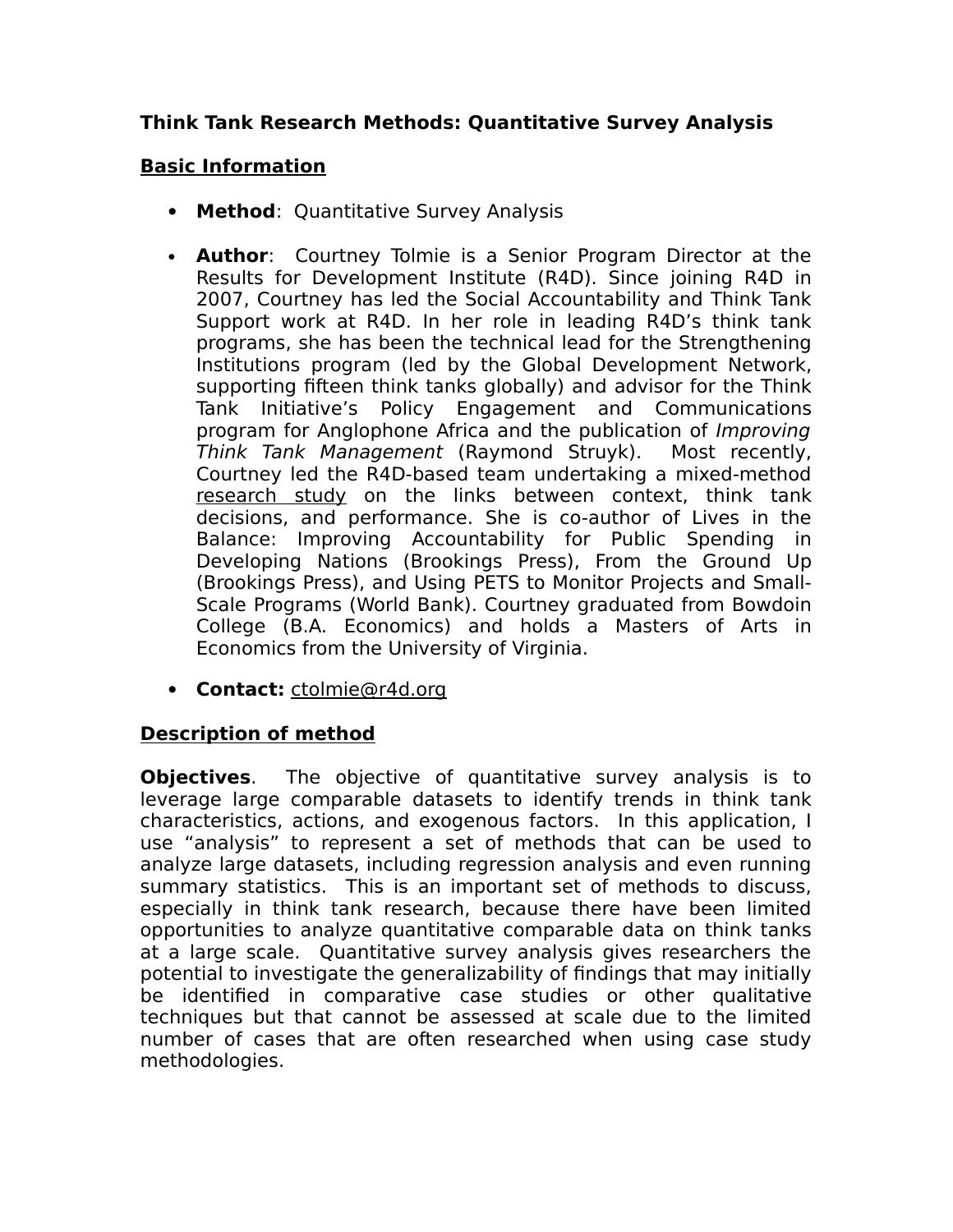**Description of Method and Practicalities**. The major requirement for quantitative survey analysis is a dataset with comparable data on diverse think tanks. One of the reasons that quantitative survey analysis has been used so infrequently in think tank research is that there is the lack of representative surveys and thus large-n datasets on global think tanks. As part of our recent research Linking Think Tank Performance, Decisions, and Context, Results for Development sought to overcome this gap by designing and implementing an online survey of think tanks in low- and middle-income countries that included questions about organizational characteristics, human capital and staffing, finances, performance measurement, political context and related strategies, and exogenous factors (such as civil society, media, and NGO environment). This survey was a unique attempt to collect information from up to 400 diverse organizations that would have allowed us to test hypotheses regarding relationships between these characteristics, exogenous factors, and organization strategies. These hypotheses regarding trends are difficult to answer using other methods because statistically significant results require a large enough sample to allow for confidence that observed relationships between different factors are not due to unobserved heterogeneity or other underlying causes.

The experience of fielding this survey demonstrated many of the practical challenges related to undertaking quantitative survey analysis. While the quantitative analysis itself is potentially powerful and not incredibly challenging, it does rely on a high-quality dataset from a representative well-designed survey with a large-enough response rate. In the case of our survey (the only of its kind that we could identify), we received a response rate of approximately twentyfive percent (or 94 think tanks). Of the 94 responses received, many of the responses were incomplete, which resulted in much smaller samples for many of the regressions that we sought to run. As a result, we largely utilized tabulations and cross-tabulations as a means for analysis. Cross-tabulations allowed our team to identify where there were statistically significant relationships (and the direction of those relationships) between factors; for example, our analysis showed that think tanks based in countries with higher level of development have a lower fraction of funding that comes from unrestricted core funding sources. This is an interesting finding that could only be identified with comparable cross-country data; however, without having the data quality or sample size to be able to undertake a more rigorous regression analysis, we are unable to say anything about causation or if there are underlying factors that could explain this relationship.

As a final point, this study's cross-country survey and quantitative analysis was part of a larger mixed methods study that allowed our